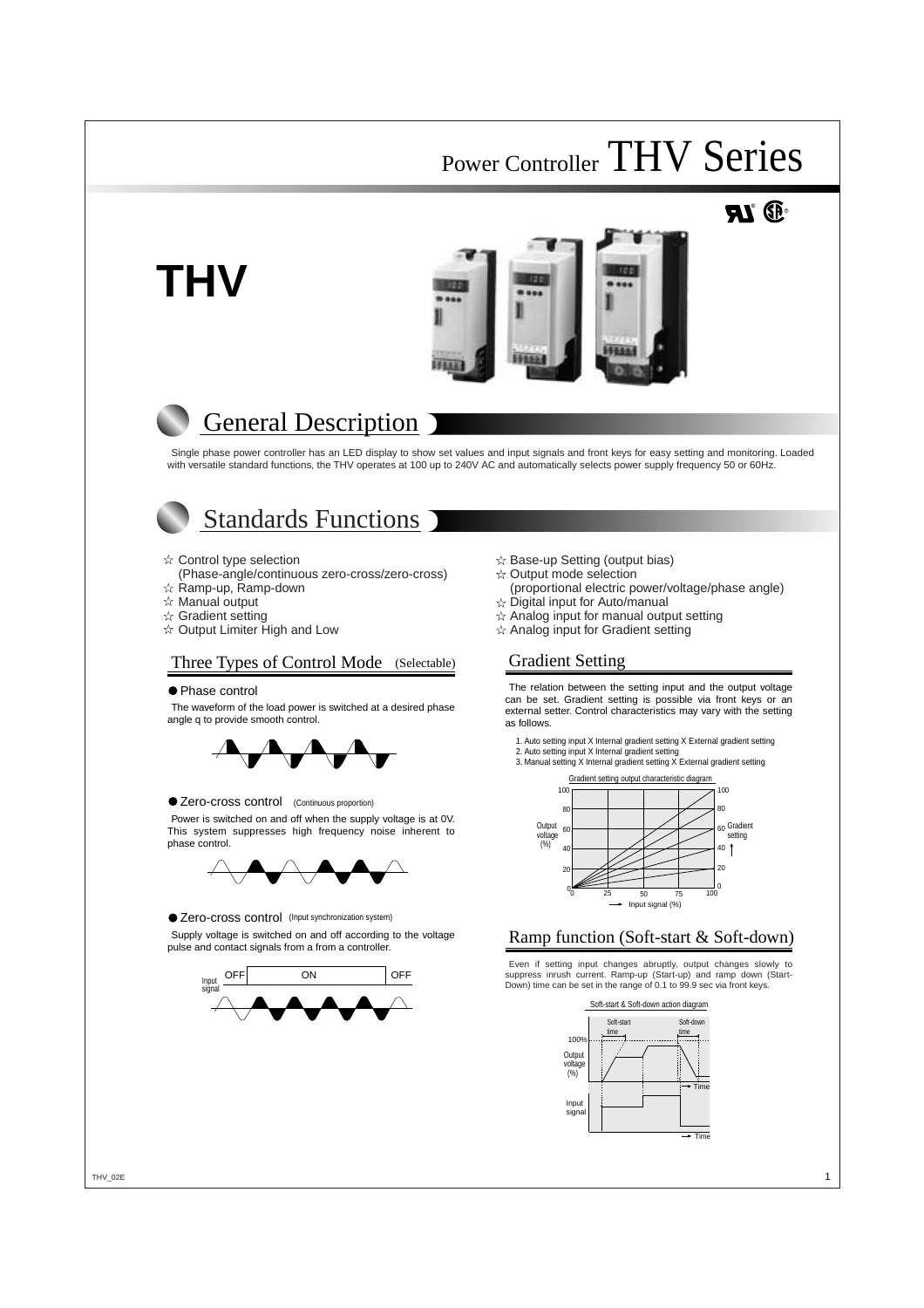

## Standards Functions

### Output limiter (High & Low)

#### Output highest and lowest values can be set via front keys.



## Base-up setting (Output bias)

Output when the setting input is zero can be set via front keys. (Base-up setting is valid when output limiter low is set to 0.0) Base-up output characteristic diagram



## Specifications

#### **Maximum Load Current**

20A AC, 30A AC, 45A AC, 60A AC, 80A AC, 100A AC

#### **Control Method**

Phase control, Zero-cross control (Selectable) **Applicable Load**

#### Linearity (R:Resistor) load

 Inductive load (When phase control: Control of primary side of a transformer, magnetic field density 1.25T or less)

#### **Input Signal**

- a) Current input 4 to 20mA DC (Input impedance : 100 Ω )
- b) Voltage input 1 to 5V DC (Input impedance : 30kΩ)
- c) Voltage pulse input 0/12V DC (Input impedance : 30kΩ)<br>d) Non-voltage contact input (Input impedance : 47Ω) d) Non-voltage contact input
- **Minimum Load Current**

0.6A (20A type), 1A (30A, 45A, 60A, 80A, 100A type)

#### **Output Voltage Range** 0 to 98% of rated voltage

**Power Supply Voltage**

90 to 264V AC (Including power supply voltage variation)

[Rating : 100 to 240V DC]

#### **Power Frequency**

50/60Hz (Automatic discriminating)

#### **Allowable Power Frequency Variation**

±1Hz (Performance guarantee range) ±2Hz (Operating guarantee range)

#### **Output Setting Range**

Gradient setting : 0.0 to 100% [Front key or external setting unit] Output limiter (High) : 0.0 to 99.9% [Front key or external setting unit] Output limiter (Low) : 0.0 to 99.9% [Front key or external setting unit] Base-up setting (Output bias) : 0.0 to 99.9% [Front key] Manual setting : 0.0 to 99.9% [Front key]

#### **Output Mode**

When phase control is selected for linearity load (R: resistor), output mode can be selected from Proportional phase angle to input, proportional voltage to input, and proportional square voltage (electric power) to input.

**Current Limiter** (Optional : Only phase control type)

- Setting Range : 0 to 32A (20A, 30A type) 0 to 55A (45A type)
	- 0 to 70A (60A type)
	- 0 to 90A (80A type)
	- 0 to 110A (100A type)

### 3 type of output modes

When phase control is selected for linear load (R: resistor), output mode can be selected from Proportional phase angle to input, proportional voltage to input, and proportional square voltage (electric power) to input.

\* Default setting is proportional square voltage to input.



### **Optional Functions**

- $\forall$  Heater break alarm
- $\frac{1}{\sqrt{2}}$  Output voltmeter (Only phase control)
- $\hat{\mathcal{K}}$  Current limiter (Only phase control)

This is a function to control not to exceed the current limiter value which load current set. Because it is not held down rush current in the case of the load that rush current is big, please use it together with a soft start function.



• Temperature characteristics of load current

|                | 100 <sub>1</sub> |    |    |    |                   |      |   |
|----------------|------------------|----|----|----|-------------------|------|---|
|                |                  |    |    |    |                   |      |   |
|                | 80               |    |    |    |                   |      |   |
| Load           | 60               |    |    |    |                   |      |   |
| current<br>(%) | 40               |    |    |    |                   |      |   |
|                | 20               |    |    |    |                   |      |   |
|                |                  |    |    |    |                   |      |   |
|                | 0                | 10 | 20 | 30 | 40                | 5055 |   |
|                |                  |    |    |    | <b>CONTRACTOR</b> |      | ٠ |

A dotted line means the case of 60A type side cohesion mounting.

Ambient temperature (°C )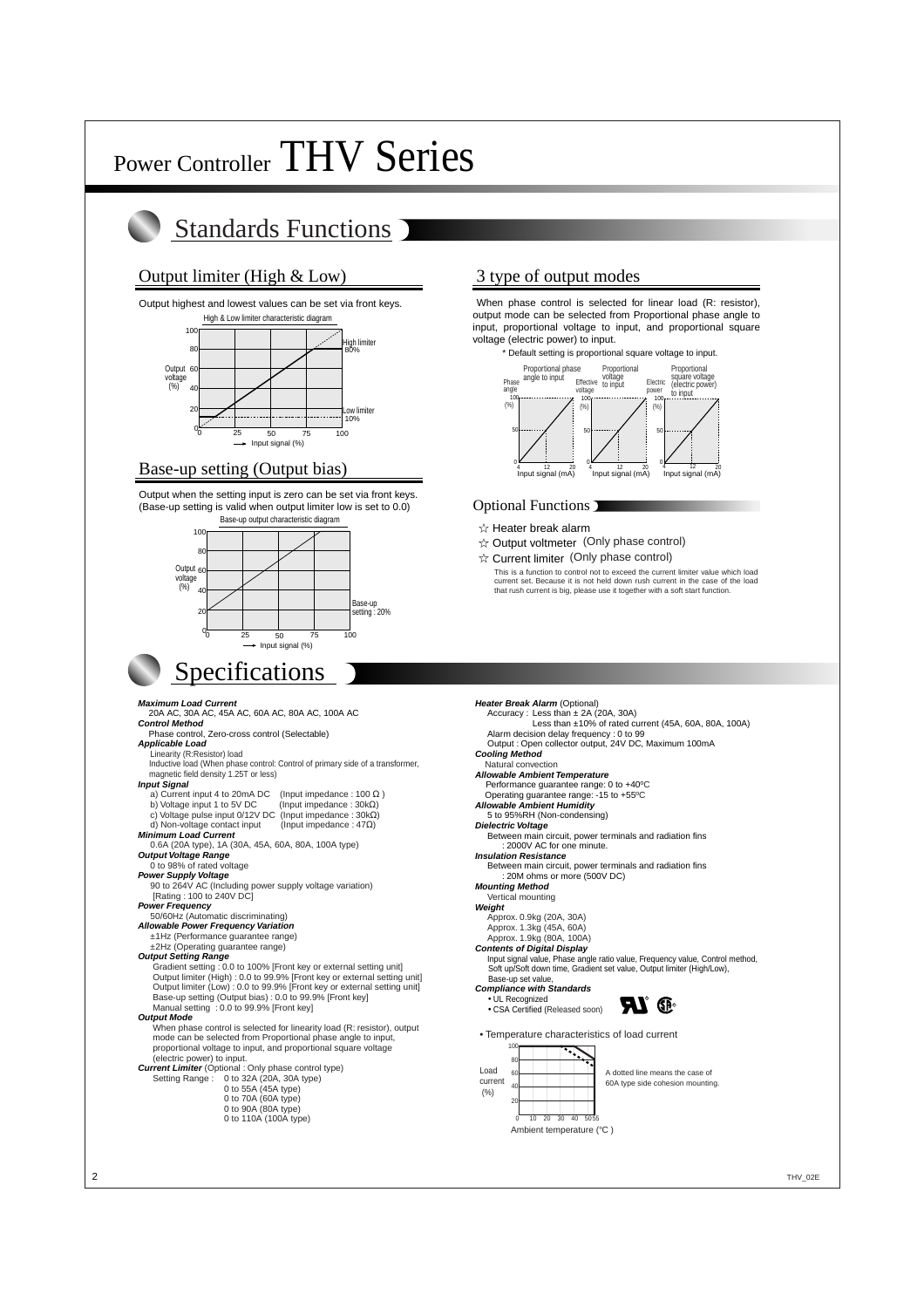## Model and Suffix Code

| Specifications         | Model and Suffix Code                                          |   |     |     |   |   |   |      |
|------------------------|----------------------------------------------------------------|---|-----|-----|---|---|---|------|
| Model                  | THV                                                            | — | PZ  |     | - | ∗ | N |      |
| Power Supply           | Single-phase 100 to 240V AC                                    |   |     |     |   |   |   |      |
| Control method         | Phase control/Zero-cross control (Default: Phase control)      |   | PZ: |     |   |   |   |      |
|                        | 20A AC                                                         |   |     | 020 |   |   |   |      |
| Max. load current      | 30A AC                                                         |   |     | 030 |   |   |   |      |
|                        | 45A AC                                                         |   |     | 045 |   |   |   |      |
|                        | 60A AC                                                         |   |     | 060 |   |   |   |      |
|                        | 80A AC                                                         |   |     | 080 |   |   |   |      |
|                        | 100A AC                                                        |   |     | 100 |   |   |   |      |
| Input signal           | 0 to 10V DC                                                    |   |     |     | 5 |   |   |      |
|                        | 1 to 5V DC                                                     |   |     |     | 6 |   |   |      |
|                        | 4 to 20mA DC                                                   |   |     |     | 8 |   |   |      |
| Optional function 1    | No heater break alarm, No current limiter                      |   | N   |     |   |   |   |      |
| (Heater break alarm)   | н<br>Heater break alarm and Current limiter                    |   |     |     |   |   |   |      |
| Optional function 2    | N<br>No option function 2                                      |   |     |     |   |   |   |      |
|                        | Setter (Volume, Knob, Scale plate) 1 unit + Connector (Plug)   |   |     |     |   |   |   | -1   |
| 2, 3, 4<br>Accessories | Setter (Volume, Knob, Scale plate) 2 units + Connector (Plug)  |   |     |     |   |   |   | $-2$ |
|                        | Fuse unit (Fast-blow fuse [1 piece] + Holder [3 circuit type]) |   |     |     |   |   |   | $-3$ |
|                        | Output voltmeter: 150V span (For phase control)                |   |     |     |   |   |   | $-4$ |
|                        | Fuse unit (Fast-blow fuse [1 piece] + Holder [1 circuit type]) |   |     |     |   |   |   | -5   |
|                        | Output voltmeter: 300V span (For phase control)                |   |     |     |   |   |   | -6   |
|                        | Connector                                                      |   |     |     |   |   |   | -9   |

1 Input signals 1 to 5V DC, 4 to 20mA DC and voltage pulse input are switchable with short bars. For a contact input, specify the connector as an accessory as input comes via a connector.

2 Setters are for external gradient setter, external manual setter, high/low external setter for ON/OFF control.

Use two pieces of setter if gradient setting and manual setting are performed externally, or high/low setting for on/off control is performed, two setters are required.<br>3 Specify two or more types simultaneously with the e

4 Accessories do not support UL/CSA.

#### **Accessories**

| Name                                                 | Code          |          |          |  |  |
|------------------------------------------------------|---------------|----------|----------|--|--|
| Setter                                               | THVP-S01      |          |          |  |  |
| <b>Output Voltmeter</b>                              | Span: 150V AC |          | THVP-V01 |  |  |
|                                                      | Span: 300V AC | THVP-V02 |          |  |  |
| Connector (plug)                                     | THVP-C01      |          |          |  |  |
| Fuse unit                                            |               |          | THVP-F21 |  |  |
| (Fast-blow fuse [1 piece] + Holder [3 circuit type]) |               |          | THVP-F31 |  |  |
|                                                      | 20A           | THVP-F22 |          |  |  |
|                                                      |               | 30A      | THVP-F32 |  |  |
| Fuse unit                                            |               | 45A      | THVP-F42 |  |  |
| (Fast-blow fuse [1 piece] + Holder [1 circuit type]) |               | 60A      | THVP-F62 |  |  |
|                                                      |               | 80A      | THVP-F82 |  |  |
|                                                      |               | 100A     | THVP-FA2 |  |  |

| Name                                        | Code           |          |                      |  |
|---------------------------------------------|----------------|----------|----------------------|--|
| Fast-blow fuse for 3 circuit type (1 piece) |                |          | THVP-F20             |  |
|                                             |                |          | THVP-F30             |  |
|                                             |                | 20A      | THVP-F2A             |  |
|                                             |                | 30A      | THVP-F3A             |  |
| Fast-blow fuse for 1 circuit type (1 piece) |                | 45A      | THVP-F45             |  |
|                                             |                | 60A      | THVP-F60             |  |
|                                             |                | 80A      | THVP-F80             |  |
|                                             |                | 100A     | THVP-FA0             |  |
| Fuse Holder (3 circuit type)                |                | 20A. 30A | THVP-H01             |  |
| Fuse Holder (1 circuit type)                | 20A, 30A, 45A  |          | THVP-H <sub>02</sub> |  |
|                                             | 60A, 80A, 100A |          | THVP-H03             |  |
|                                             |                |          |                      |  |

## External Dimensions

18.5  $\lambda$ 52

0



2-M3